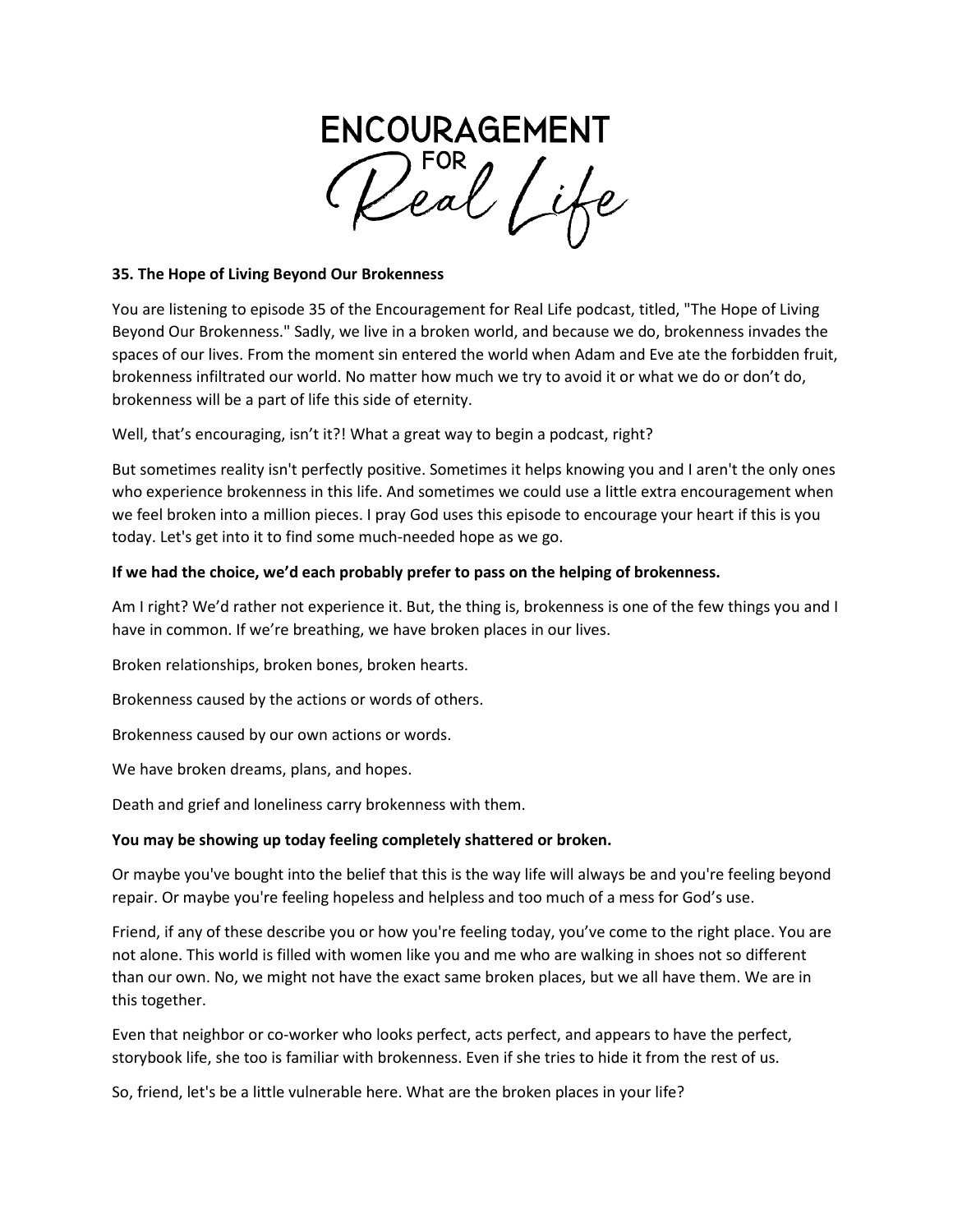# **Allow me to highlight some of mine:**

My heart… physically, it doesn't always beat the way it's supposed to, and last month I had a heart procedure to hopefully fix that. Emotionally, my heart has been broken more times than I care to recall.

My ears… I have hearing loss, especially in my left ear.

Broken relationships… with people whom I've hurt and with some who have hurt me.

The death of my parents nearly crushed me. Nearly. And, with both of them gone, I find days where I feel like an earthly orphan. But I can rejoice today, knowing because my Savior lives, so do they.

My past sins... as if out of nowhere they sometimes plague me and my thoughts. How could God ever love someone like me who has made such mistakes in life?

Sometimes I get insecure, I get fearful, I rely on my own strength instead of God's. And somedays I'm quick to judge and slow to forgive.

### **What are the broken places in your life?**

Dictionary.com describes brokenness as fragmented, torn, fractured, not functioning properly, changing direction abruptly, incomplete, infringed or violated, disconnected, weakened in strength or spirit.

No wonder we don't like to talk about our broken places! Who wants to be known as fragmented or incomplete? No thank you.

But, how does God view brokenness? How does He see the broken places of our lives?

Psalm 34:18 The Lord is close to the brokenhearted; he rescues those whose spirits are crushed.

Psalm 147:3 He heals the brokenhearted and bandages their wounds.

Psalm 73:26 My health may fail, and my spirit may grow weak, but God remains the strength of my heart; he is mine forever.

Psalm 51:17 The sacrifice you desire is a broken spirit. You will not reject a broken and repentant heart, O God.

These references are from the New Living Translation.

It appears God sees our brokenness differently than we might. He sees it in the light of eternity. Not only does He meet us in our brokenness, but He uses it. He uses it for our growth, for the good of others, and for His glory.

Romans 8:28 And we know that in all things God works for the good of those who love him, who have been called according to his purpose.

#### **How does understanding how God sees brokenness help you in this moment?**

We can peer into scripture to see one example of how God has brought good out of brokenness in John 4:4-30. Jesus left Judea to return to Galilee, and on His way, He happens upon a Samaritan woman.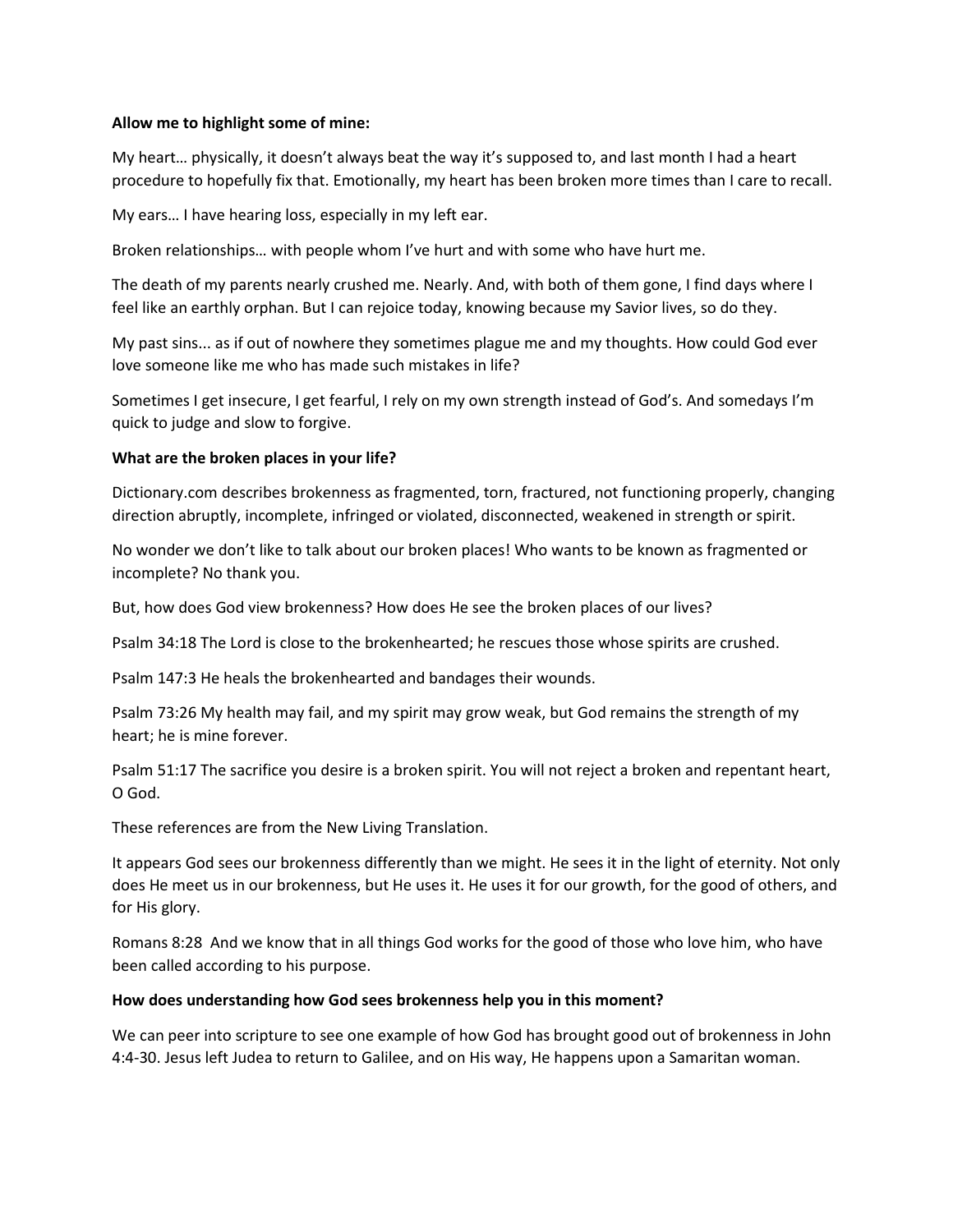As Jesus was traveling, he stopped and sat at Jacob's well near Sychar to rest around noon. A Samaritan woman came to draw water from the well, and as she did, Jesus asked her for a drink. Shocked at how a Jew would speak to a Samaritan, let along a woman, she asked why He was asking her that. Jesus said if she only knew Who she was talking to, she would have asked Him for living water.

She didn't know who Jesus was, but asked Him if He was greater than Jacob who dug that very well. Jesus said the water He offers is everlasting, refreshing, bubbling over, and leads to eternal life. She now wanted this water so she wouldn't have to draw from the well daily.

Jesus prompted her to go get her husband, and she replied she didn't have one. Jesus confirmed that saying she's had five husbands and the man she was living with wasn't her husband. Recognizing He must have been a prophet or something, she tried to change the subject. Jesus eventually revealed He was the Messiah she was waiting for. She left the jar beside the well and ran back to the village telling everyone to come out and see a man who told her everything she did.

#### **We can glean much from this account, can't we?**

**Jesus met the woman, right where she was.** She was a Samaritan. Jesus was a Jew. Jews did not associate with Samaritans. Jesus isn't confined to human standards. He meets each one of us in our brokenness, right where we are. He offers us life, purpose, hope.

**Jesus met her in her mess.** The woman drew water at noon. Why noon? Genesis 24:11 says women drew water in the cool of the evening. Drawing water was the social highlight of a woman's day. Maybe she came at a time to avoid other women? Maybe she was ridiculed, shamed by other women coming to draw water? Maybe an outcast? Maybe some of us feel the same. No one is an outcast to Jesus. He meets us in our messes.

**Jesus met her to not leave her unchanged.** Even though she skirted the issue about her husband (or non-husband), Jesus prompted her to face her sins and mistakes. He wouldn't leave her as she was. He doesn't leave us unchanged either. When we face our sins and mistakes, healing begins, and hope appears.

**Jesus met her in her brokenness.** She had 5 husbands, the man living with her was not her husband. Jesus met her in her situation and in her broken places, without condemnation. He does the same for us.

**Jesus transformed her life.** To learn from the past, to let go of it, and to step forward into a life full of Him. Just as the woman left her pot at the well to go and tell others, we are called to do the same. Leave our pots and go tell others of how He transformed our lives.

# **But the story doesn't end there.**

Reading on in verses 39-42, it shares that many came to believe because of the woman's testimony.

Our brokenness is not the end of our story! God used this woman, this imperfect, broken, seeking woman, to impact the lives of others. Many came to believe in Jesus because of her words. God didn't use a scholar or a qualified teacher or a wise counselor. He didn't use someone with an upright and righteous life. He used a woman, resembling you and me, to spread the good news about Jesus!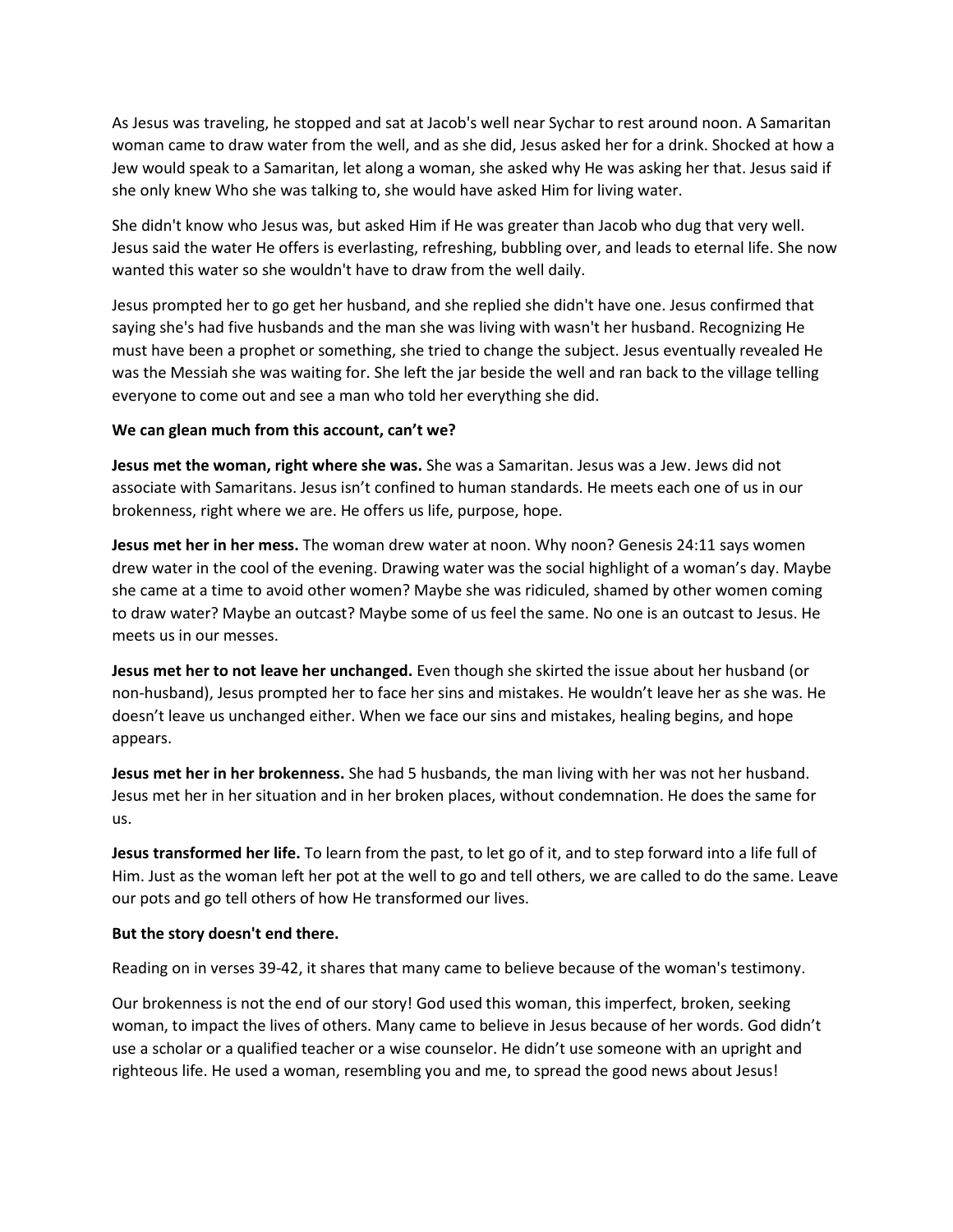What stands out to you the most in this account of Jesus and the woman at the well. How can you apply this to your current situation?

# **Brokenness is a blessing that leads to breakthroughs.**

A couple years ago I purchased a beautiful succulent plant (we'll call her Samara) at our local downtown farmers market. She was beautiful and perfect in every way. She was just what I was looking for. But, Samara was top-heavy and a little tall for the plastic pot she was housed in, so I thought I'd replant her into a different pot.

I had what I needed in our garage… the soil, the new pot Samara would call home, and my gardening tools. Carrying her out to the garage, her top-heaviness caused her to flip forward in my hand. Before I could do anything about it, as if in slow motion, Samara cascaded forward and crashed on our cemented garage floor. I stood there in disbelief and I might have shed a tear. My beautiful Samara was sprawled out on the floor in pieces.

I quickly tried to pick up the pieces as if the five second rule came into play. I don't know what I was thinking. Would picking up the broken leaves quickly change my situation? Did I think the circumstance would reverse itself by picking them up in haste? I don't know. I held as many of Samara's leaves in my hands as possible. Now what?

Stepping back inside the house with my hands full and my heart downtrodden, I set the leaves down on our dining room table. I knew what to do! I googled "broken succulent plants" and up popped on my screen how to propagate succulents. Ah ha! That was it. I poured soil into an empty plant starter container I found in the garage and set the succulents on the soil. My screen was right! In a matter of weeks, sprouts appeared!

With the 2 times a week waterings and proper sunlight, the sprouts grew. And, you know? They're still growing. I gave many startings away to family and friends. Samara has multiplied herself over and over again. From her broken leaves came multiplied life of more plants. Many more than her unbroken self could have produced! Samara reminds me of the Samaritan woman, and she reminds me of me. God uses our broken places in our lives! Does this not encourage you??

Reminds me of John 12: 24-25 MSG "Listen carefully: Unless a grain of wheat is buried in the ground, dead to the world, it is never any more than a grain of wheat. But if it is buried, it sprouts and reproduces itself many times over. In the same way, anyone who holds on to life just as it is destroys that life. But if you let it go, reckless in your love, you'll have it forever, real and eternal."

# **Our broken places don't define us, nor do they limit us.**

God uses them for our growth, for the good of others, and for His glory.

# Isaiah 61:3 reads (Voice):

"God has sent me to give them a beautiful crown in exchange for ashes, to anoint them with gladness instead of sorrow, to wrap them in victory, joy, and praise instead of depression and sadness. People will call them magnificent, like great towering trees standing for what is right. They stand to the glory of the Eternal who planted them."